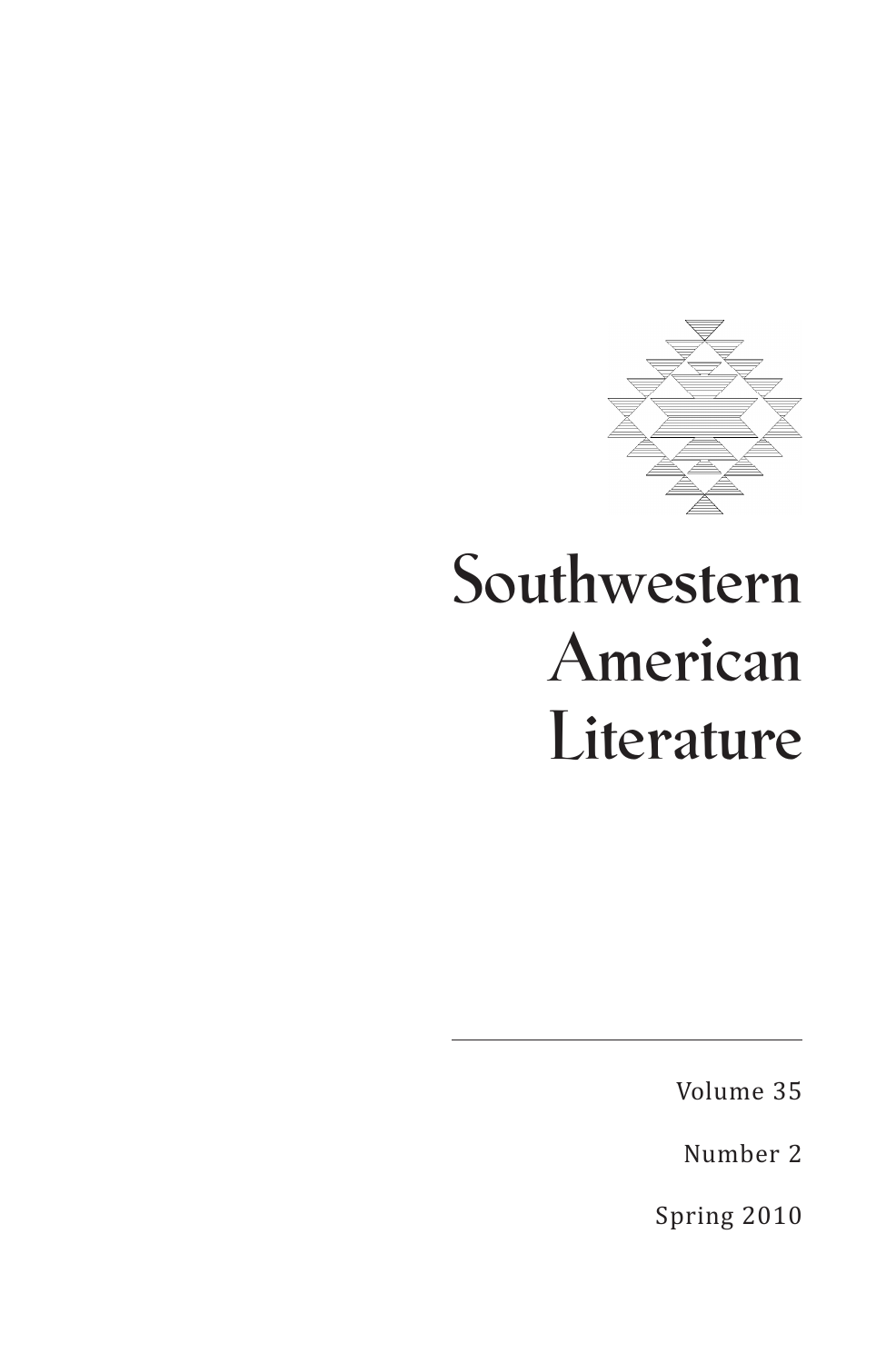## **Southwestern American Literature**

Volume 35 Number 2 Spring 2010

Editors Mark Busby Dick Heaberlin

Assistant Editor Twister Marquiss

Editorial Associate Linda Busby

Editorial Assistant / Business Manager Tammy Gonzales

Editorial Interns Lauren Clamurro Jessica Huntington Sique Keller Bill Lancaster Cassie Padgett Brittany Shewbart Barbara Smith Melinda Urbina Victoria Windsor

Editorial Advisors Collin Bost Jason Coates John Dean Laura E. Decker Val Griffin Jack Kaulfus David Meischen Sarah Morrison Heather Robinson

Student Assistants Melody Edwards Cynthia Rodriguez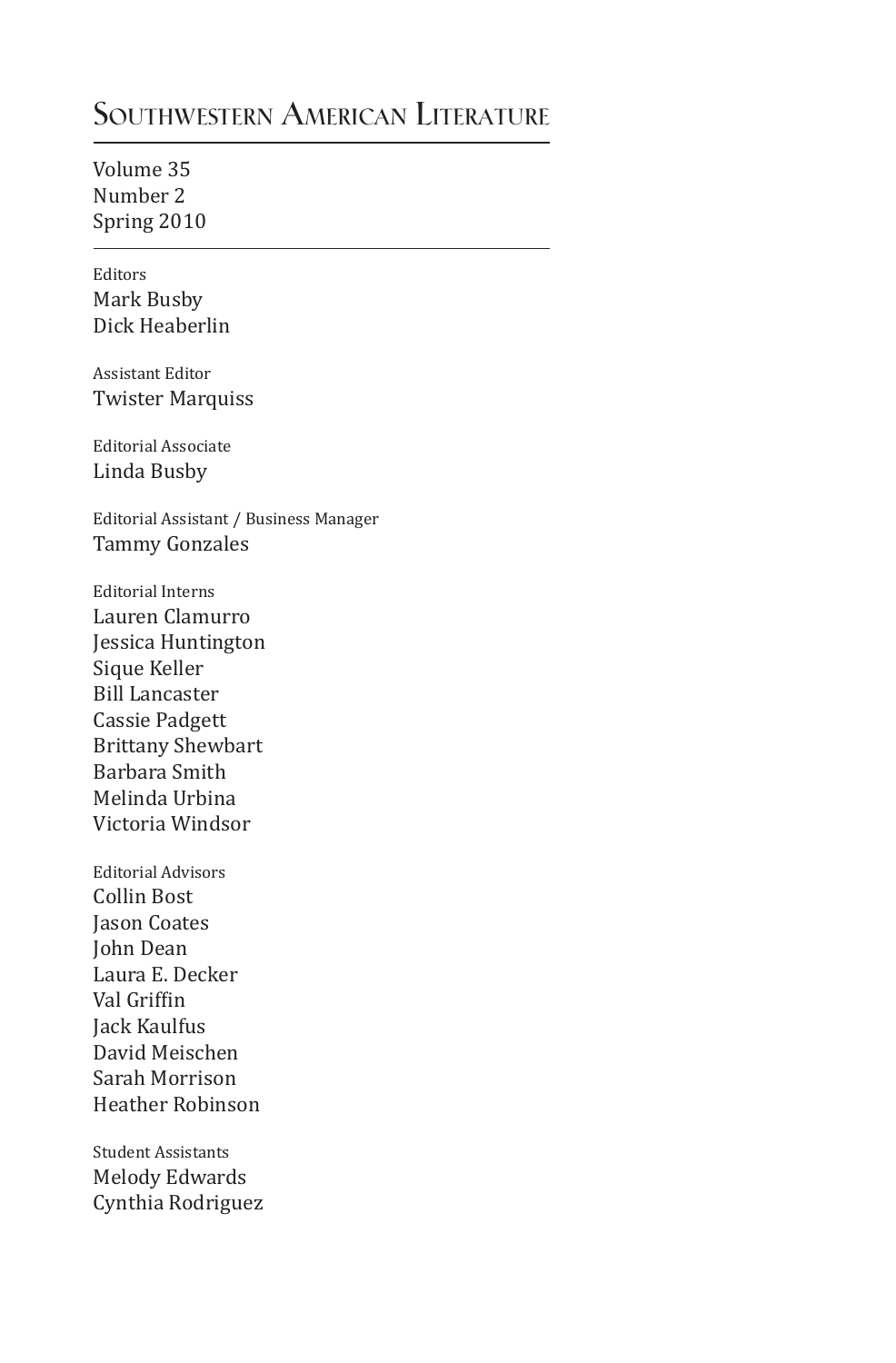

# Spring 2010

| <b>Editors' Note</b><br>Mark Busby<br>Dick Heaberlin | 7  | Dark and Deep, but Not Lovely                                                              |
|------------------------------------------------------|----|--------------------------------------------------------------------------------------------|
| <b>Nonfiction</b><br>Petra Mundik                    | 9  | Diverging Equity: The Nature of Existence<br>in All the Pretty Horses                      |
| Jim Sanderson                                        | 38 | Hell on Horses and Women:<br>Stillwell, Beasley, Porter, and McCarthy<br>on Texas Maleness |
| <b>Fiction</b><br>Anna Green                         | 51 | Hohokam                                                                                    |
| <b>Poetry</b><br>James Magorian                      | 63 | Drought                                                                                    |
| Carol Hamilton                                       | 64 | Another Pow Wow                                                                            |
| <b>Charles Behlen</b>                                | 66 | Making 84                                                                                  |
| Jeff Streeby                                         | 68 | Desert Lyric                                                                               |
|                                                      | 69 | River: 13                                                                                  |
| Helen Wickes                                         | 70 | Gold Canyon                                                                                |
| Renée Rossi                                          | 72 | A Malnourished Boy Asks for a Dictionary                                                   |
|                                                      | 73 | It Grabs Me                                                                                |
| William Sea                                          | 74 | Buddy Holly Comes over the Radio<br>in Silver Village                                      |
| Mary Romero                                          | 76 | <b>Resurrection Fern</b>                                                                   |
|                                                      | 78 | Brazos Bend, Texas                                                                         |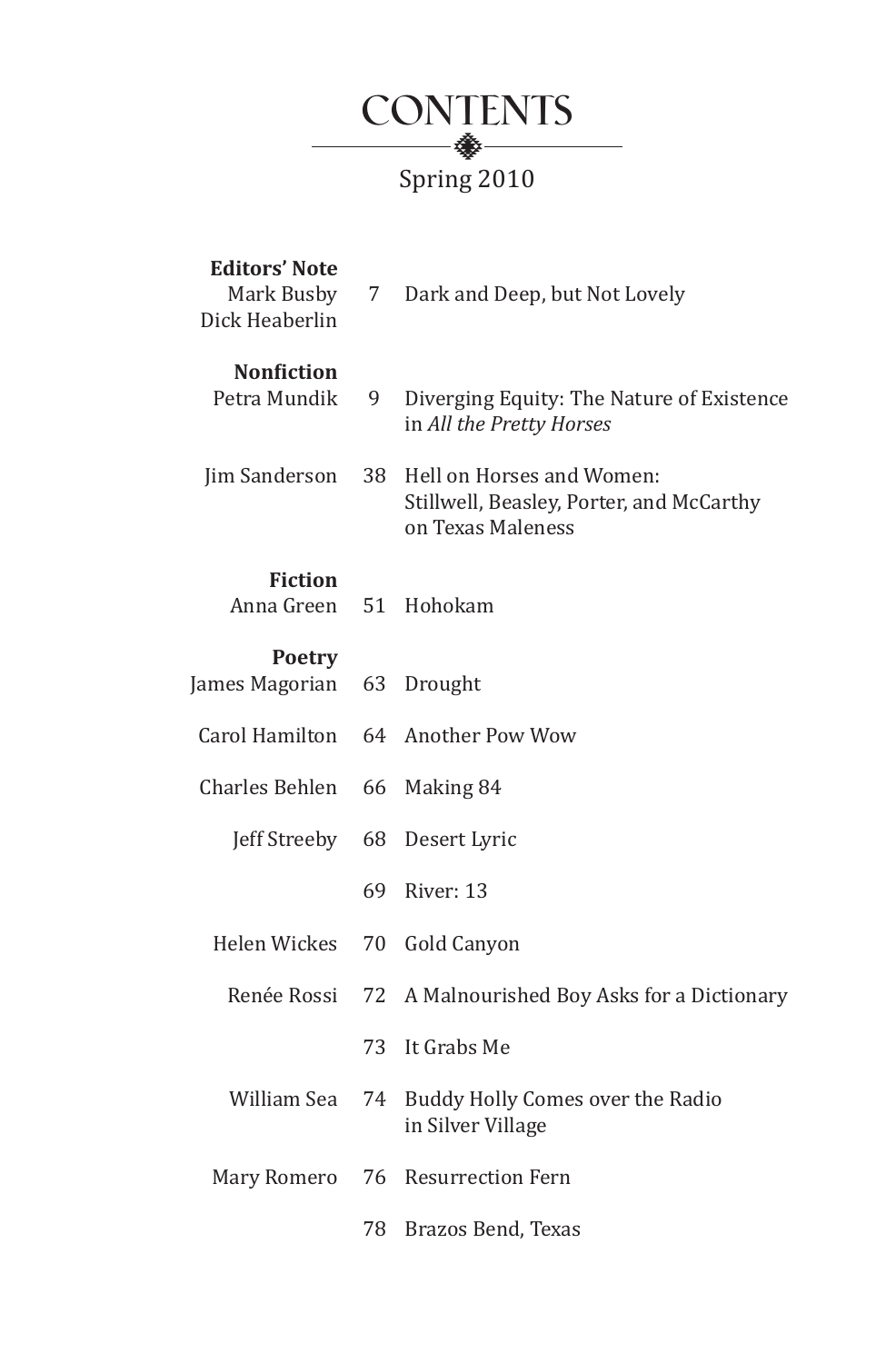| Randall Compton                            | 79 | Meditation in Texas Hill Country                                                                                                     |
|--------------------------------------------|----|--------------------------------------------------------------------------------------------------------------------------------------|
|                                            | 80 | Felling Bois d'Arc                                                                                                                   |
|                                            | 82 | Lost Prerogative                                                                                                                     |
| <b>Book Reviews</b><br>Robert Murray Davis | 83 | Regionalism and the Humanities<br>edited by Timothy R. Mahoney<br>and Wendy J. Katz                                                  |
| Carter Maddox                              | 85 | Women Who Kill Men:<br>California Courts, Gender, and the Press<br>by Gordon Morris Bakken<br>and Brenda Farrington                  |
| Jay Martin                                 | 86 | Resolana: Emerging Chicano Dialogues<br>on Community and Globalization<br>by Miguel Montiel, Tomás Atencio,<br>and E.A. "Tony" Mares |
| David Cremean                              | 89 | Trinity by Charles Bowden,<br>photography by Michael P. Berman                                                                       |
| <b>Robert Murray Davis</b>                 | 91 | Droppers: America's First Hippie Commune,<br>Drop City by Mark Matthews                                                              |
|                                            | 93 | Dirty Wars: Landscape, Power,<br>and Waste in Western American Literature<br>by John Beck                                            |
| Randi Eldevik                              | 94 | The Geographical Imagination<br>of Annie Proulx: Rethinking Regionalism<br>edited by Alex Hunt                                       |
| Bob J. Frye                                | 96 | The Essays by Rudolfo Anaya                                                                                                          |
| J. Gerard Dollar                           | 98 | Life on the Rocks: One Woman's Adventures<br>in Petroglyph Preservation<br>by Katherine Wells                                        |
| Verne Huser                                |    | 100 J. Frank Dobie: A Liberated Mind<br>by Steven L. Davis                                                                           |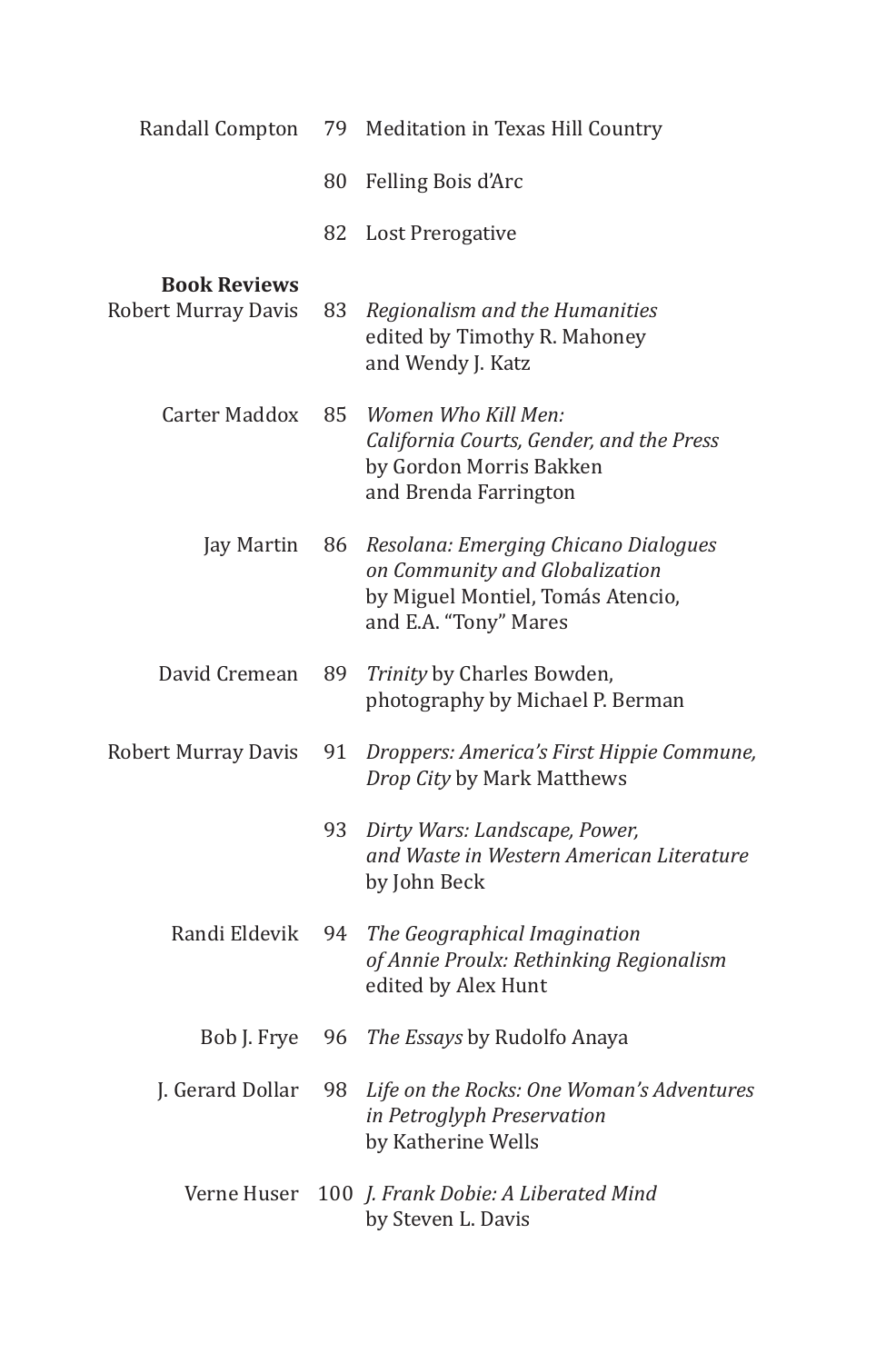|  | Alex Hunt 103 Notes on Blood Meridian,<br>Revised and Expanded Edition<br>by John Sepich                                                      |
|--|-----------------------------------------------------------------------------------------------------------------------------------------------|
|  | George Hartley 104 The Gloria Anzaldúa Reader<br>by Gloria Anzaldúa,<br>edited by AnaLouise Keating                                           |
|  | Marc Watkins 106 <i>Best of the West 2009:</i><br>New Stories from the Wide Side of the Missouri<br>edited by James Thomas and D. Seth Horton |
|  | Chad Hammett 107 <i>Day out of Days: Stories</i> by Sam Shepard                                                                               |
|  | Clay Reynolds 110 Putrefaction Live by Warren Perkins                                                                                         |
|  | Grant Sisk 112 La Ranfla & Other New Mexico Stories<br>by Martha Egan                                                                         |
|  | Shin Yu Pai 114 Flood Song by Sherwin Bitsui                                                                                                  |
|  | Robert Murray Davis 116 Oklahomaography by Joey Brown                                                                                         |
|  | Herb Thompson 117 Faith Run by Ray Gonzalez                                                                                                   |

Contributors 120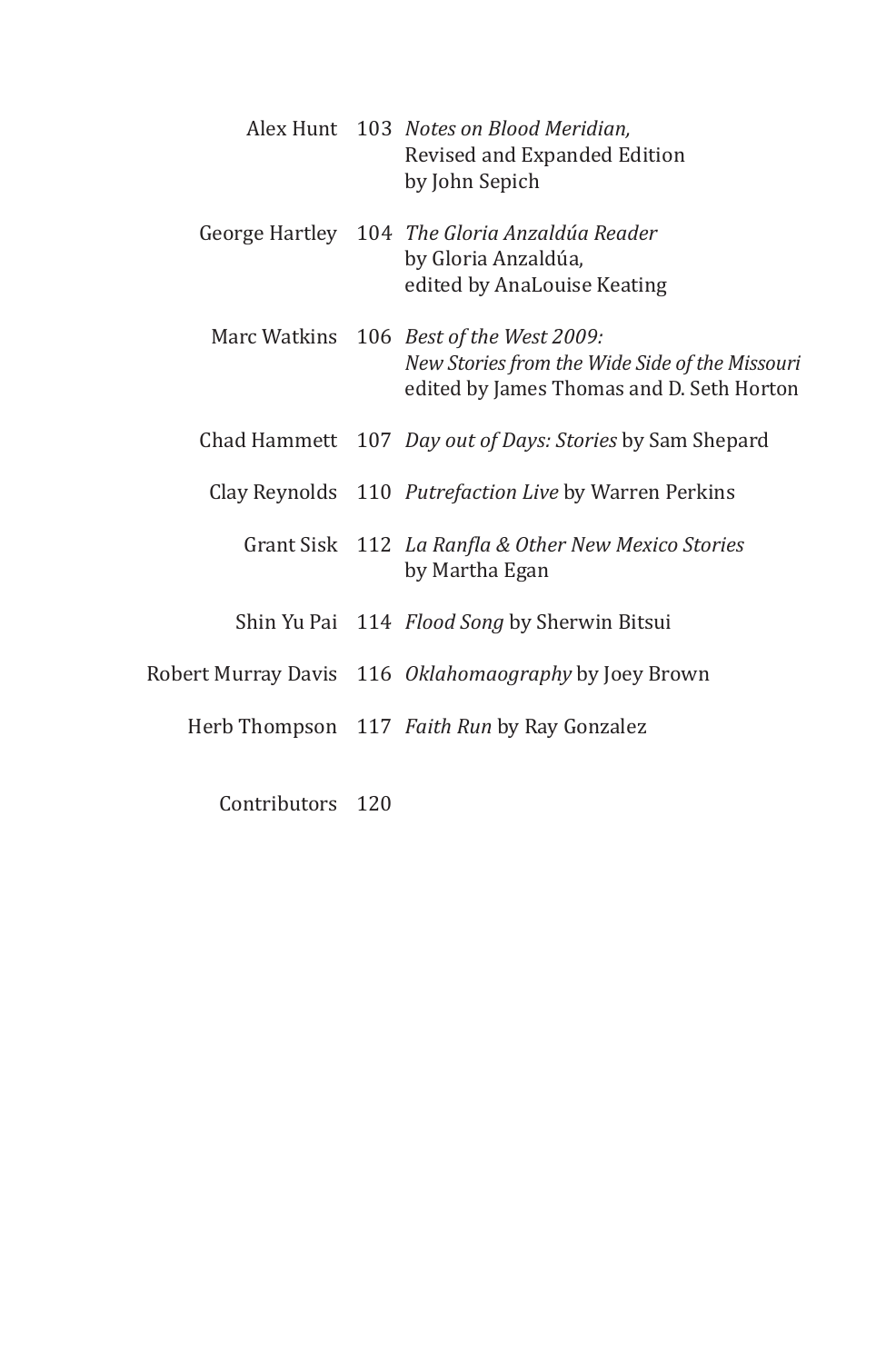# **Contributors**

#### **Charles Behlen | New Mexico**

Charles Behlen's books include *Dreaming at the Wheel* (Corona Publishing, 1988) and *Texas Weather* (Trilobite Press, 1999). He is a past Dobie-Paisano Fellow and was a guest poet at the Tenth Annual Houston Poetry Fest. Also, he has worked in poet-in-the-schools programs in Texas, New Mexico, and Arkansas. His bio-critical profiles and reviews have appeared in *The Literary Encyclopedia*, *New Letters*, and *Texas Books in Review*.

#### **Randall Compton | Texas**

Randall Compton lives in Longview, Texas, where he teaches writing and literature at LeTourneau University. He has recently had poems published in *Inscape, Lumina*, and *Triggerfish Critical Review*.

#### **Anna Green | Texas**

Anna Green grew up in southeastern Arizona. Her fiction has appeared in several literary journals as well as the anthology *New Stories from the Southwest*. Among her honors are the Grand Prize for the Santa Fe Writers Project Literary Awards Program and the University of Arizona's Poetry Center Residency for Emerging Writers.

#### **Carol Hamilton | Oklahoma**

Carol Hamilton's most recent books are *Shots On* and *Contrapuntal* from Finishing Line Press. She has recent and upcoming publications in *Poet Lore*, *Comstock Review*, *Atlanta Review*, *New York Quarterly*, *Karamu*, *Chariton Review*, *Abbey*, *Cape Rock*, *Deronda Review,* and others.

#### **James Magorian | Nebraska**

James Magorian's poetry has appeared in *The American Poetry Review*, *Gettysburg Review, New Letters, The North American Review, Ploughshares, Rolling Stone, The Sewanee Review,* and *The Threepenny Review*, among others. Recent works have appeared in *Denver Quarterly*, *Natural Bridge,* and *Rio Grande Review*. His most recent book of poetry is *Geographica* (Black Oak Press, 2008).

#### **Petra Mundik | Australia**

Petra Mundik currently holds a research position at the University of Western Australia, where she is working on the relationship between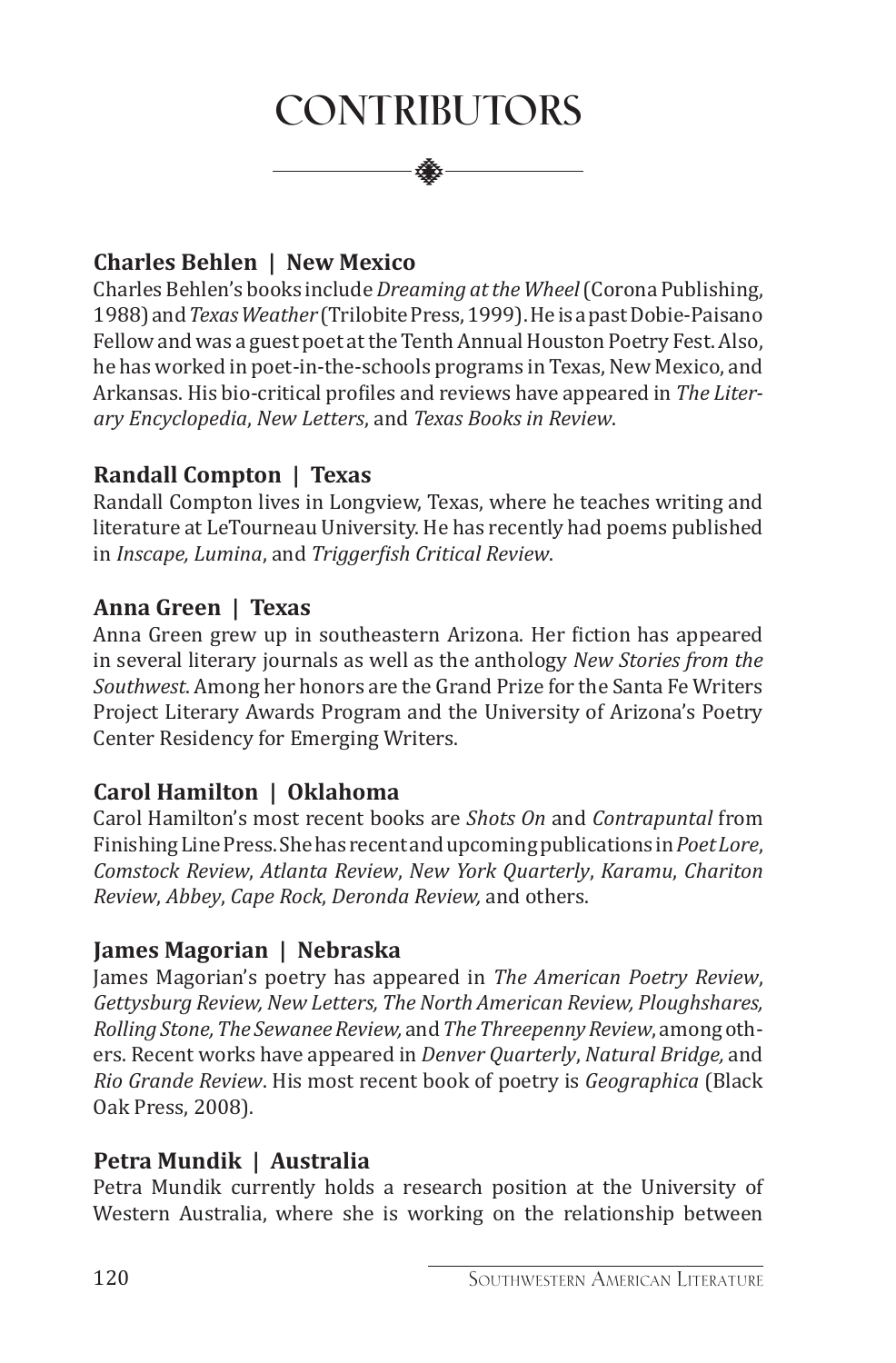the Perennial Philosophy and the novels of Cormac McCarthy. Her other publications on the subject include an article, "'Striking the Fire Out of the Rock': Gnostic Theology in Cormac McCarthy's *Blood Meridian*" (*South Central Review*, Fall 2009), and a paper from the International Cormac McCarthy Conference (2009), "'For Each Fire is all Fires': Gnostic Allegory in Cormac McCarthy's *Blood Meridian* and *The Road,*" to be published in a collection later this year.

## **Mary Romero | Tennessee**

A native Houstonian, Mary Romero has spent the past five years studying at Regent College in Vancouver, BC, where she received a master's degree and the Luci Shaw Prize in Creative Writing for her poetry thesis, *Philoxenia.* Some of her poems have been published in *PRISM International*, *Crux,* and *Contemporary Verse 2*, among other journals. Recently, she moved back to the U.S. to Knoxville, Tennessee, with her husband Ben, who, it turns out, is not such an alligator after all.

### **Renée Rossi | Texas**

Renée Rossi has published poems in the BOA, Ltd. anthology *Body Language* and in the journals *Sojourn*, *Sentence, Jl of Medical Humanities,* and *Comstock Review.* Her work was nominated in 2007 and 2008 for a Pushcart Prize and also selected for the *Best of the Net Anthology* in 2008. A chapbook*, Still Life,* was awarded the Gertrude Press Poetry Prize and is forthcoming in 2010. She holds an MFA in creative writing from Vermont College and works part-time as an otolaryngologist in Dallas where she lives with her family.

#### **Jim Sanderson | Texas**

Jim Sanderson has published a collection of short stories, S*emi-Private Rooms* (1994, winner of the 1997 Pig Iron Press award); an essay collection, *A West Texas Soapbox* (1998); and four novels*—El Camino del Rio* (1998, winner of the 1997 Frank Waters Award), *Safe Delivery* (2000, finalist for Writers' League of Texas Violet Crown Award), *La Mordida* (2002), and *Nevin's History: A Novel of Texas* (2004). *Faded Love*, a short story collection, will appear from Ink Brush Press in 2010. In addition, he has published over 60 stories, essays, and academic articles. He serves as writing director at Lamar University in Beaumont.

#### **William Sea | Texas**

William Sea's poems have appeared in *Tipton Poetry Journal*, *qarrtsiluni, Penwood Review*, and *Two Review*. He teaches middle school English in Dallas.